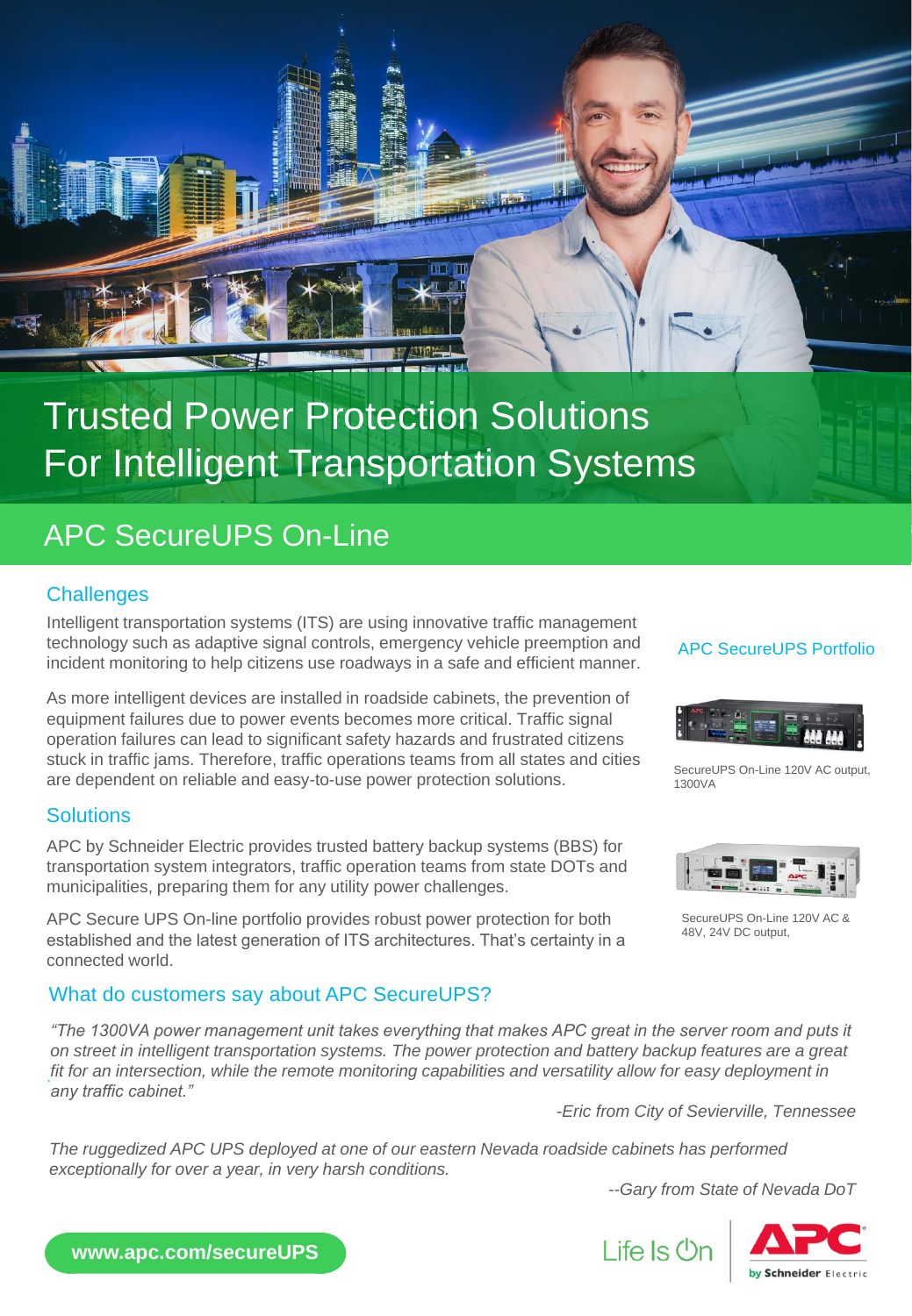# APC SecureUPS On-Line

# Ideal Applications

- **Traffic Signals**
- Ramp Metering
- Roadside Monitoring Systems
- Dynamic Message Signs
- Public Transportation Field Controls
- **Tolling Systems**
- Tunnel Control Systems
- Rail Crossings Signals



# **Benefits**

Improve Intersection Safety While Reducing Operating Costs

Clean power with double-conversion on-line technology:

- Lowers maintenance costs by reducing service calls to reset signal operation
- Reduces risk due to dark/flashing intersections by improving signal uptime
- Extends battery life by lowering cycle count
- Extends battery life by handling many power quality issues electronically

### **2** Remotely Manage your UPS Fleet with Certainty\*

- Configure, receive notifications, review event logs, run diagnostics test & check battery runtime status
- Manage the entire system with detailed battery information and early fault warnings
- Ecostruxure IT TM integration: collect & distribute critical alerts with a unified view of physical infrastructure environments from anywhere on the network



### **<sup>3</sup>** Maintain ITS Network Security

- Imbedded Network Management Card 2 (NMC2) allows for secure remote monitoring & control of a UPS via web browser, CLI, SNMP (v1/v2c/v3), Modbus TCP and BACnet/IP
- Adopts the latest network communication protocols for improved security

**5**

- **4** Eliminate Maintenance Headaches Field replaceable fan/filter for easy replacement
- Quick troubleshoot with user-friendly LCD screen
- 24/7 support from Schneider Electric's established
- service & support team

### Outperform Roadside Environments

- Conformally coated for humidity & pollution tolerance
- Designed for  $-37$  °C to  $+74$  °C (-40°F to 165°F) operating temperatures with integrated temperature compensated charging system

## \*Robust Remote Management Options from Schneider Electric

| <b>Schneider</b>                                  | UPE Ash-on Mangenett Card 2 | Crico Alarms<br><b>First be hatt</b><br><b><i>Capit Magaza</i></b>       |                                                                  |
|---------------------------------------------------|-----------------------------|--------------------------------------------------------------------------|------------------------------------------------------------------|
| <b>TANKS</b><br><b>Home</b>                       |                             |                                                                          |                                                                  |
| $\overline{\phantom{a}}$                          |                             |                                                                          |                                                                  |
| <b>British Austral Procedure</b><br>$+1914$ model |                             |                                                                          |                                                                  |
| <b>Retent Device Evens</b>                        |                             |                                                                          |                                                                  |
| tes                                               |                             | <b>Byant</b>                                                             |                                                                  |
|                                                   |                             |                                                                          |                                                                  |
|                                                   | 10:01                       | LPS 4 louis<br>                                                          |                                                                  |
|                                                   | $t = t + 1$                 | 1970 - A handi amazin ambas a                                            |                                                                  |
|                                                   | 19.9 mi                     | (P1 is look review your                                                  |                                                                  |
| $-200 +$                                          | 白茶酒                         | LPS is you wing but no more some-                                        |                                                                  |
|                                                   |                             |                                                                          | <b>Service Browner</b>                                           |
|                                                   |                             | or King To support Kacon, Council Contact, Inclineater Parties Townships | <b>EXPTE TOwers/Divile versely</b><br>FACING CIDEMATATION AT 237 |



### Web interface via IP Address **Ecostruxure IT Mobile App** Ecostruxure IT Cloud Platform



Life Is On

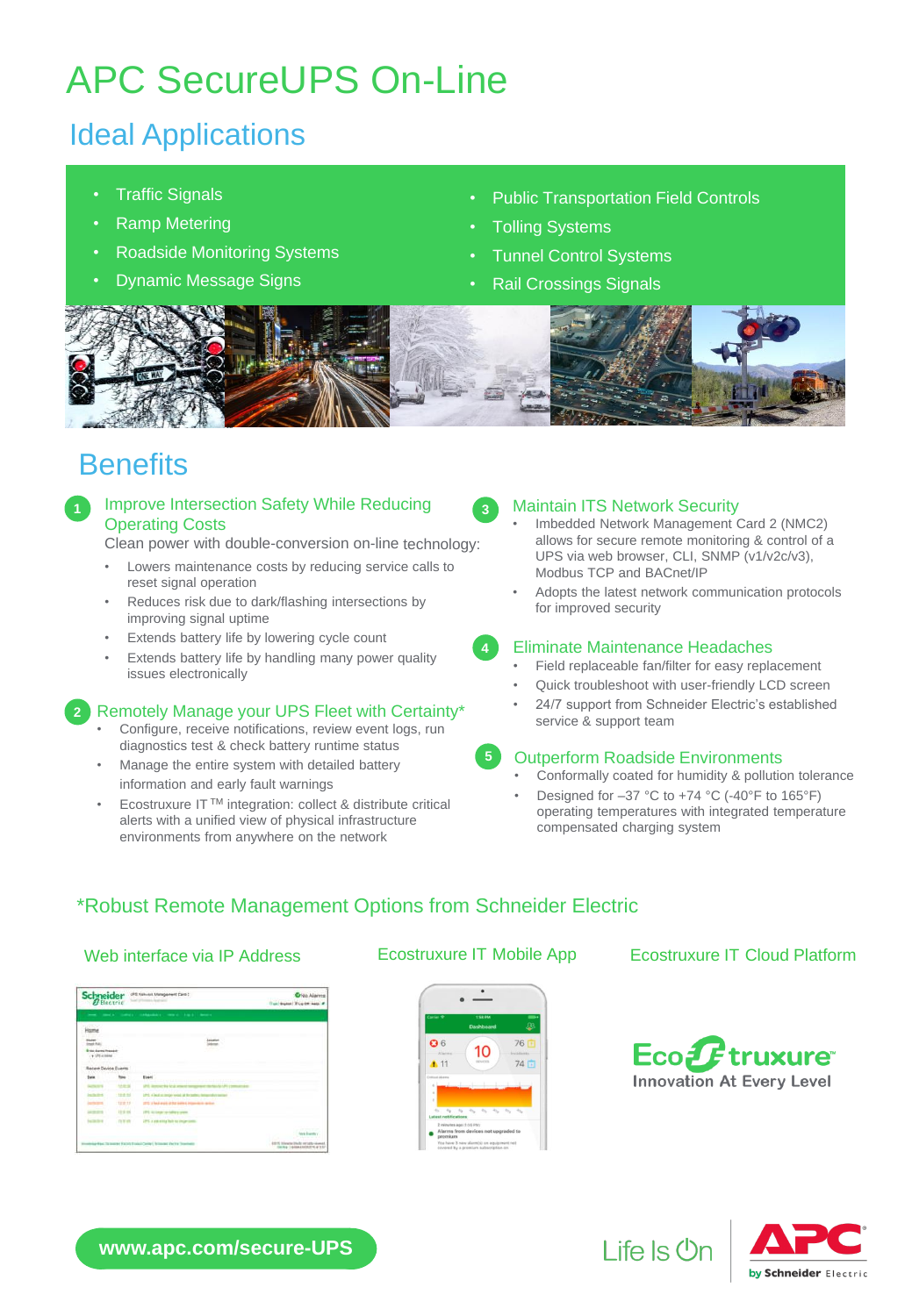# APC SecureUPS On-Line

## Portfolio



### SecureUPS On-Line 120V AC & 48V, 24V DC output

For low voltage advanced transportation control (ATC) cabinet

## **Accessories**

### Battery Harness Kit (required)

Connect the 48V battery string to the battery backup system (BBS) to enable the use of multiple battery strings

### Battery Heater Mat

Allows battery use in extreme temperatures 2 sizes available: 256 and 365 sq. in

### Service Bypass Unit 30A 120V with Generator Inputs\*

Automatically uses generator power to help prolong the operation during a power outage

# Estimated Runtime

SecureUPS On-Line 120V AC & 48V, 24V DC output

|                  | 100Ah 48V<br><b>Battery String</b> | 50Ah 48V<br><b>Battery String</b> |
|------------------|------------------------------------|-----------------------------------|
| <b>Half Load</b> | 7.5 hrs                            | $3.5$ hrs                         |
| Full Load        | $3.5$ hrs                          | $1.6$ hrs                         |

# Extended Warranty Options

Seamless extension of the standard factory warranty by one or three years.

The extended warranty provides repair or replacement of your UPS and even covers your battery.



SecureUPS On-Line 120V AC output, 1300VA

Designed for all 120V cabinet architectures

### Extended Temperature Batteries

Long backup time with up to eight 100Ah leadacid batteries. Extend operating temperature with batteries best suited for harsh environments

### Environmental Monitoring Accessories

Optional accessories to increase environmental control through sensors

### Service Bypass Unit 30A 120V without Generator Inputs\*

Removes the UPS for service without disrupting the operation of the traffic signal

\* Bypass units are designed for SecureUPS On-Line 120V AC output, 1300VA

### SecureUPS On-Line 120V AC output, 1300VA

|           | 100Ah 48V<br><b>Battery String</b> | 50Ah 48V<br><b>Battery String</b> |
|-----------|------------------------------------|-----------------------------------|
| Half Load | $6.27$ hrs                         | $2.4$ hrs                         |
| Full Load | 3 hrs                              | $1.1$ hrs                         |